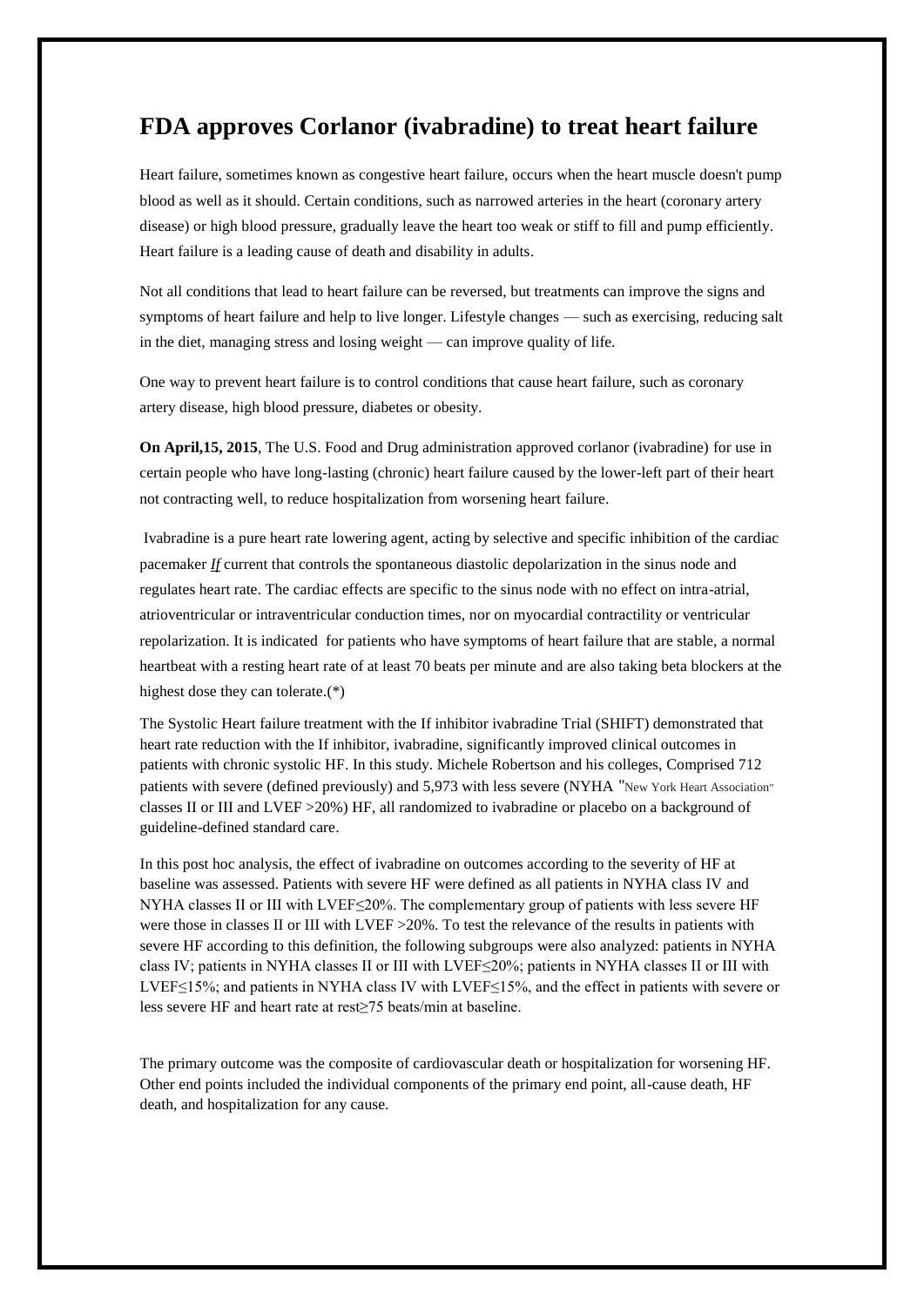In the group with severe HF and heart rate ≥75 beats/min, ivabradine was associated with significant reductions versus placebo in risk for the primary composite end point, all-cause death, cardiovascular death, HF death, and hospitalization for worsening HF. Ivabradine had an acceptable safety profile, largely indistinguishable from that of placebo. The inclusion of ivabradine in the regimen of patients with severe HF is safe and can improve outcomes, even when  $\beta$  blockers are also administered. (1)

In adouble-blind, placebo-controlled, crossover study Twenty-one patients with inappropriate sinus tachycardia were randomized to receive placebo ( $n = 10$ ) or ivabradine 5 mg twice daily ( $n = 11$ ) for 6 weeks. After a washout period, patients crossed over for an additional 6 weeks. Each patient underwent symptom evaluation and heart rate assessment at the start and finish of each phase. After taking ivabradine, patients reported elimination of >70% of symptoms, with 47% of them experiencing complete elimination.

These effects were associated with a significant reduction of heart rate at rest (from  $88 \pm 11$ ) beats/min to 76  $\pm$  11 beats/min,) on standing (from 108  $\pm$  12 beats/min to 92  $\pm$  11 beats/min) during 24h (from  $88 \pm 5$  beats/min to  $77 \pm 9$  beats/min) and during effort (from  $176 \pm 17$  beats/min to  $158 \pm 17$ 16 beats/min).

Ivabradine administration was also associated with a significant increase in exercise performance. No cardiovascular side effects were observed in any patients while taking ivabradine.

In this study, ivabradine significantly improved symptoms associated with inappropriate sinus tachycardia and completely eliminated them in approximately half of the patients. These findings suggest that ivabradine may be an important agent for improving symptoms in patients with inappropriate sinus tachycardia. (2)

In a randomized double-blind, parallel-group study, The aim of the study is that patients with Low systolic blood pressure (SBP) is associated with poor outcomes in heart failure and complicates management. In a post hoc analysis, Michel Komajda and his colleges investigated the efficacy and safety of ivabradine in the SHIFT population divided by tertiles of baseline SBP. Michel Komajda and his colleges comprised 2110 patients with SBP <115 mmHg, 1968 with 115≤ SBP <130 mmHg, and 2427 with SBP ≥130 mmHg. Patients with low SBP were younger, had lower ejection fraction, and were less likely to be at target beta-blocker dose than patients in the other SBP groups. Ivabradine was associated with a similar relative risk reduction of the composite outcome in the three SBP groups SBP <115 mmHg. Similar results were found for cardiovascular, hospitalization because of heart failure, all-cause mortality, and heart failure mortality. There was no evidence for a difference in safety profile according to SBP group .Results was the efficacy and safety of ivabradine is independent of SBP. This may have implications for the management of HF patients with low SBP and elevated heart rate. (3)

In conclusion, our analysis confirms that heart rate reduction with ivabradine can be safely used in severe HF and may improve clinical outcomes independently of disease severity.